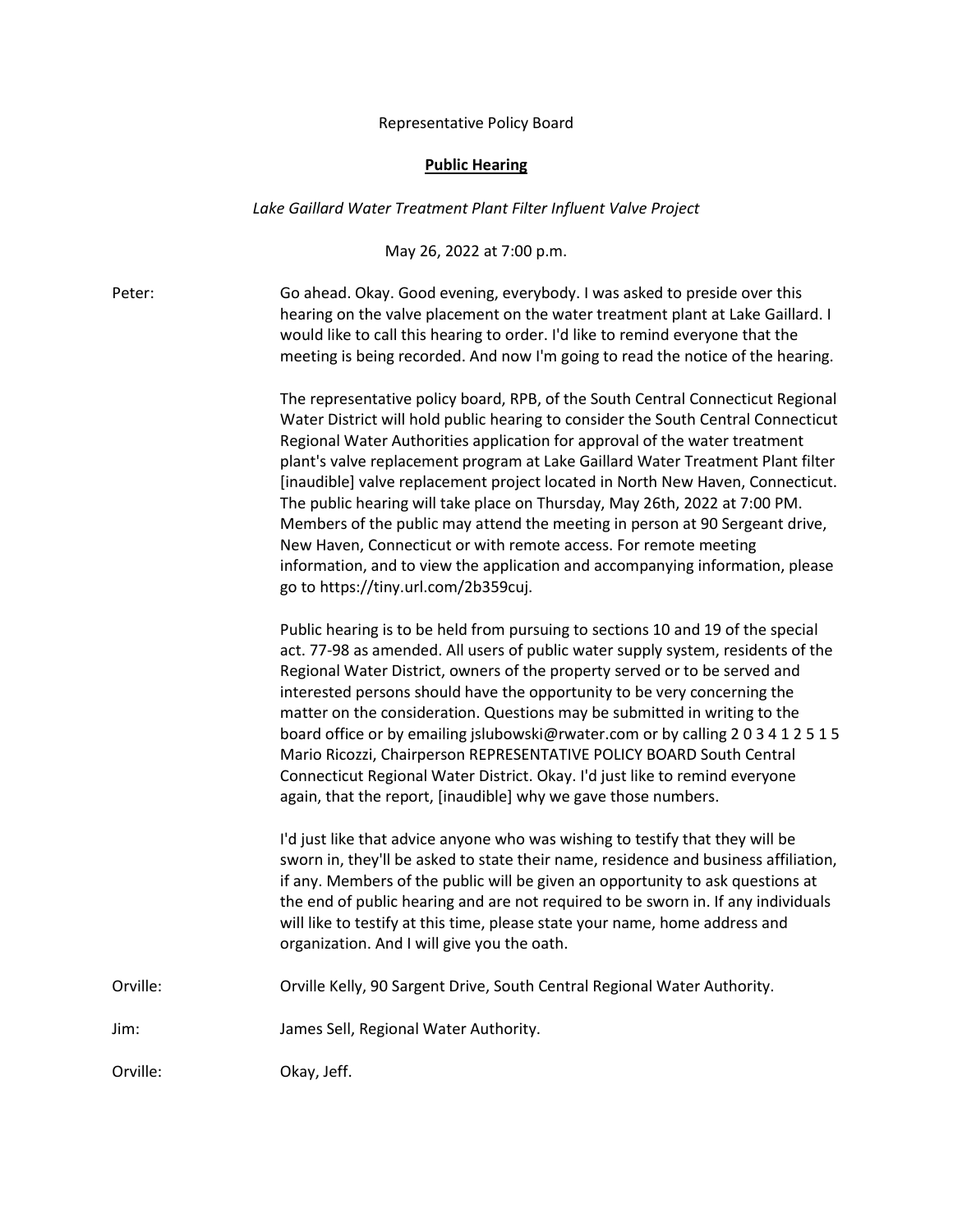| Jeff:             | Jeffrey Donofrio, 4 Nichols Farm Road, Trumbull, Connecticut, Office of<br><b>Consumer Affairs</b>                                                                                                                                                                                                                                                                                                                                                                                                                                                                                                                                                                                                                                                                                                                                                                                                                                           |
|-------------------|----------------------------------------------------------------------------------------------------------------------------------------------------------------------------------------------------------------------------------------------------------------------------------------------------------------------------------------------------------------------------------------------------------------------------------------------------------------------------------------------------------------------------------------------------------------------------------------------------------------------------------------------------------------------------------------------------------------------------------------------------------------------------------------------------------------------------------------------------------------------------------------------------------------------------------------------|
| Christopher Bone: | Christopher Bone, Tighe & Bond Engineering, Westfield, Massachusetts                                                                                                                                                                                                                                                                                                                                                                                                                                                                                                                                                                                                                                                                                                                                                                                                                                                                         |
| Sunny:            | Sunny Lakshminarayanan, Regional Water.                                                                                                                                                                                                                                                                                                                                                                                                                                                                                                                                                                                                                                                                                                                                                                                                                                                                                                      |
| Speaker 2:        | Anyone else?                                                                                                                                                                                                                                                                                                                                                                                                                                                                                                                                                                                                                                                                                                                                                                                                                                                                                                                                 |
| Jim:              | Jim Courchaine, Regional Water Authority.                                                                                                                                                                                                                                                                                                                                                                                                                                                                                                                                                                                                                                                                                                                                                                                                                                                                                                    |
| Sunny:            | Okay. Do you solely and sincerely swear or affirm and declare that the evidence<br>you shall give concerning the case now in question shall be the truth, the whole<br>truth and nothing but the truth on the pains and penalties of perjury or false<br>statement.                                                                                                                                                                                                                                                                                                                                                                                                                                                                                                                                                                                                                                                                          |
| Jeff:             | Yes I do.                                                                                                                                                                                                                                                                                                                                                                                                                                                                                                                                                                                                                                                                                                                                                                                                                                                                                                                                    |
| Orville:          | Yes I do.                                                                                                                                                                                                                                                                                                                                                                                                                                                                                                                                                                                                                                                                                                                                                                                                                                                                                                                                    |
| Sunny:            | At this time, I would like to turn this over to Orville Kelly, please for<br>presentation.                                                                                                                                                                                                                                                                                                                                                                                                                                                                                                                                                                                                                                                                                                                                                                                                                                                   |
| Orville:          | All right. Thank you, Jennifer. Thanks everyone. Good evening and thank you for<br>the opportunity to present in the Water Treatment Plant Valve Replacement<br>Program, Lake Gaillard Water Treatment Plant Filter Replacement Project<br>application to presented with me and Jim Hill, the director of operations. Of<br>course I am Orville Kelly manager of design and construction in the engineering<br>department. Jim Hill will be walking you through slide one through slide five. Go<br>ahead, Jim.                                                                                                                                                                                                                                                                                                                                                                                                                              |
| Jim:              | Thanks, Orville. Jennifer, if you mute your laptop, it might get better audio. So<br>go away into the project background first.                                                                                                                                                                                                                                                                                                                                                                                                                                                                                                                                                                                                                                                                                                                                                                                                              |
|                   | The Water Treatment Plant Valve Replacement Program is a multi-year program<br>to replace critical water treatment valves required for the effective operation<br>maintenance RWAs water treatment facilities. Examples include backlash valves,<br>filter influent valves, and yard valves that are beyond their useful life and are<br>starting to require significantly more maintenance. The anticipated annual cost<br>of the program will range from \$100,000 to \$700,000. The valve replacement<br>needs were prioritized and the Lake Gaillard Water Treatment Plant influent<br>valves were replaced at the top of the lift because of the critical nature of Lake<br>Gaillard Water Treatment Plant. It produces over 60% of the water supplied to<br>our customers and provides water directly to the New Haven service area and<br>Branford service areas as well as indirectly to other service areas. Next slide,<br>please. |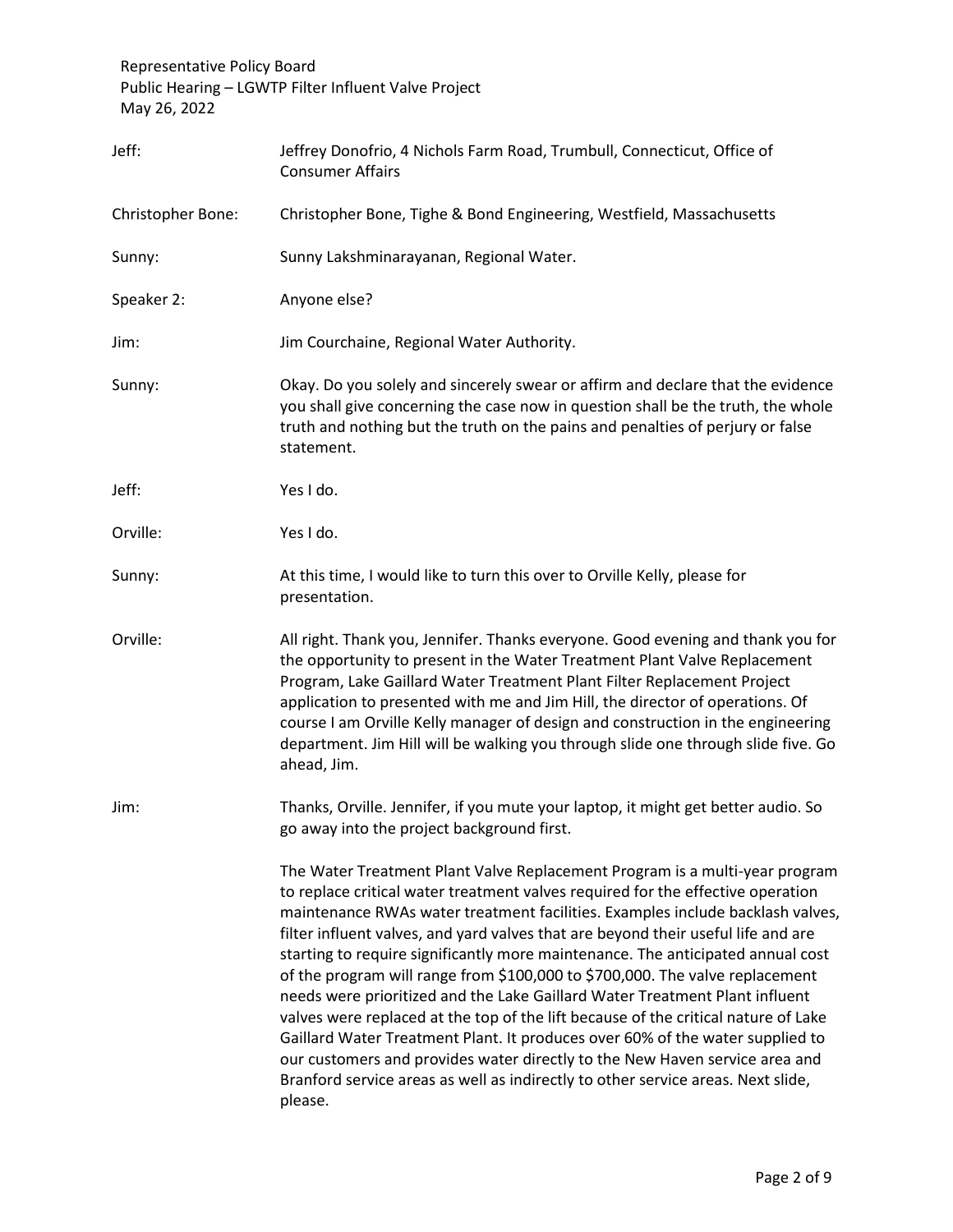> The project scope includes filter influent valve replacement through sequential isolation of 16 30 inch valve and motorized actuators. In order to maintain continual plant operation. The project will first isolate filter influent piping from the fasciculation basin and effluent channel. The demolition will include installation of scaffolding since the valves are over 16 feet high and temporary provisions to allow isolating sections of the influent pipe, including the installation of a mechanical plug in the 78 inch steel pipe header, and then sequential demolition of the 30 inch filter influent valves. Project sequence will allow for continuous operation of the Lake Gaillard Water Treatment Plant with only four filters offline at any one time. The mechanical and electrical portion of the project will install new valves, motorized actuators, associated electrical conduit, and wiring full of electrical valve actuators. Next slide please. So this slide is project site conditions. It's a video narrated by Orville Kelly, which will detail some of the challenges that we have with the project. Jennifer, can you play the video please,

## [VIDEO PLAYS]

Jim: Thanks Jennifer. And thanks for the narration Orville. So next slide please. In terms of the project lead valves do not seal completely and are leaking after many attempts to resolve the leaking by adjusting valve limits, including RWAs instrumentation control department and outside contractors, water leaking by the influence valves into the filters while we down during a [inaudible] increases, the time required in and reduces the number of factor, actually that complete during periods of high demand. The leakage also increases the impair water recyclers requiring more electrical energy for pumping. The actuated control valves beyond their useful life. They're over 35 years old, the new filter influent valve will improve the control with reliability of the water plant increase energy efficiency, reduce the risk of plant shutdowns, and continue to and callouts to that. One of our primary challenges Orville pointed out, there's no current means to isolate the filter and keep the plant in continuous operation to them here. Pipe replacing the inflow valves include the purchase of temporary [inaudible]. Next slide please. And I'll turn it over to Orville to talk about the summary of alternatives analysis, budget schedule and pipe summary.

Orville: All. Thank you Jim. Before I move on Jennifer, if you mute your, then we'll get rid of the echo please. Thank you. All right. So the summary of alternative analysis that was looked at is a no action, not replacing the existing leaking influent valve is not a viable option. As the valves are beyond their useful life, they will cause the valve leakage to be worsen and further restrict plant filter, operation flow rates and flexibilities, thus making this alternative, not acceptable. Replacing the valve is the selected option. This required further analyzing constructability methodology of for best to isolate water flow. So new valves can be installed. We look at a permanent isolation. This alternative would require installing four 54 inch isolation valve, approximately 11 to 12 feet off the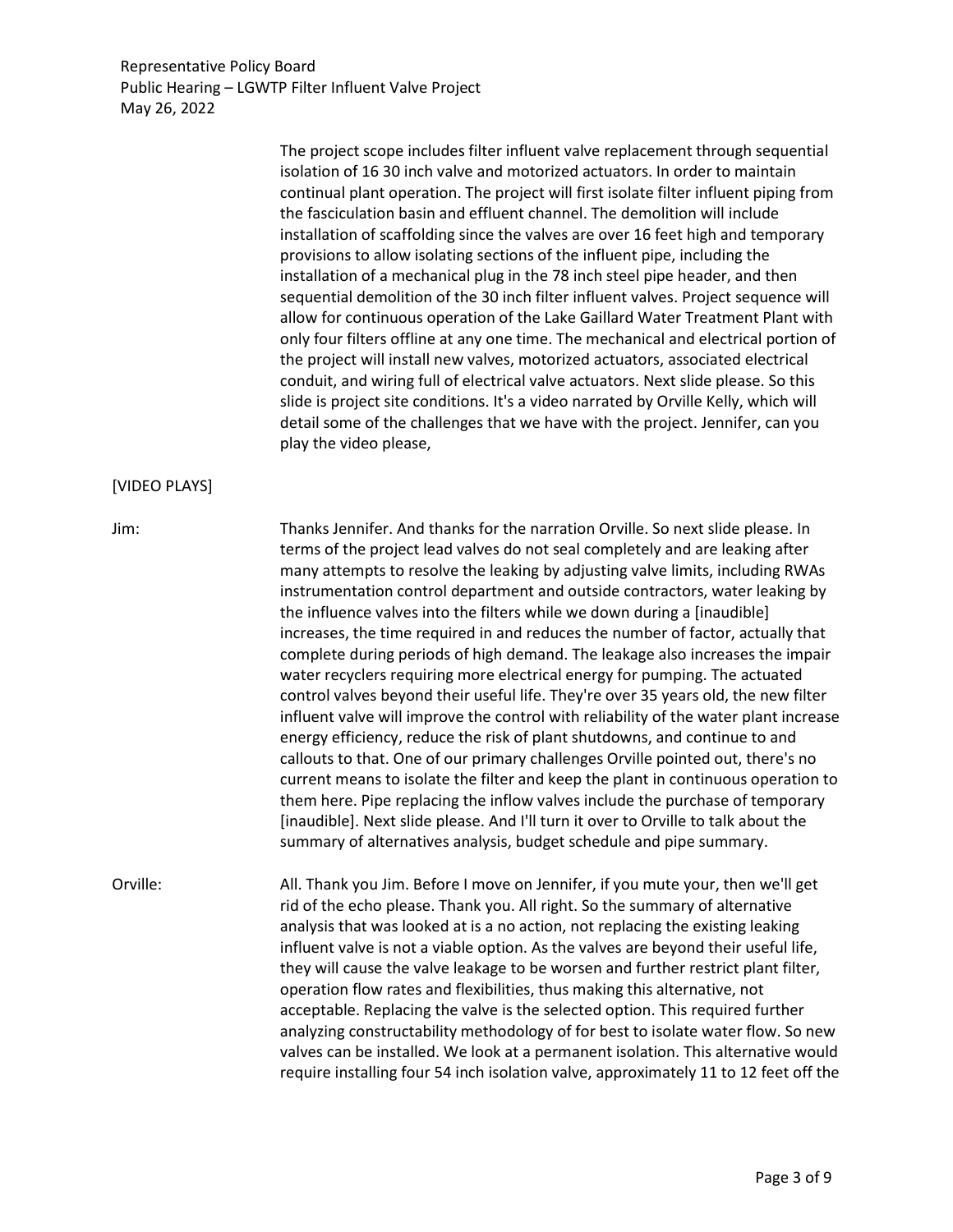> finished floor, inside the pipe gallery. These valves are large, they're heavy and would be difficult to fit in the existing piping arrangement due to their size.

This mentored also requires a temporary plug or a temporary means of isolation as well. While this alternative would provide the RWA with convenience and ease of isolating flow in the future, it is a costly alternative with high construction risk. And therefore this alternative is not recommended. The selected preferred option, which is the temporary isolation system is install temporary mechanical plugs, which will be removed once the valves are installed. It is less cutting to the existing pipe as compared to installing permanent 54 inch valve, which is as stated before 11 feet above the ground. This makes it less invasive and reduces the length of construction. Such as the mechanical plug are easier and quicker to install since they are elevate, not as difficult as the 54 inch valves, the mechanical plugs can be reused for future isolation needs. This recommended alternative addresses the agent valves in a cost effective and operational efficient manner. Next slide, please.

The budget and schedule the filter ILU valve project is budgeted as a multi-year project at 2.69 million. While the average annual spend for the valve replacement program is anticipated to range from 100,000 to 700,000 annually. Typically outdated between planning year and construction years where it's been submitted in March. We're anticipating action from the RPB in July. And so we move on to final design and award based on the requirements to perform this work, during the low demand season, November to March, it is anticipated that no active construction will occur this winter due to the supply lead time issues presently seen. Active construction expected to begin November 2023 through May 2024. Next slide please.

In summary, the Water Treatment Plant Valve Replacement Program will address replacing aging, leaky valve and actuators that have reached the end of the use of life, improves filter controlled and reliability by assessing and replacing critical valve as needed at the treatment plants. Replacement of the Lake Gaillard Water Treatment Plant filter influent valve project will reduce the risk of unexpected shutdown at the Lake Gaillard treatment plant, which is at 80 MGD capacity facility, the RWA's largest and most critical facility. It will provide mechanical plug that is reusable to isolate filter influent flow for future inspections and or maintenance as well as it is the most cost effective solution to provide flow isolation, to install the new valve. Thank you very much for your time. We'll answer any questions please. Stephen: Hi, this is Steve Mangelow. I have a question on how does the mechanical valve

block work? Can you go into that a little bit?

Orville: I'll have Tighe & Bond Chris Bone, who is on the skull to go into the technical detail of the design.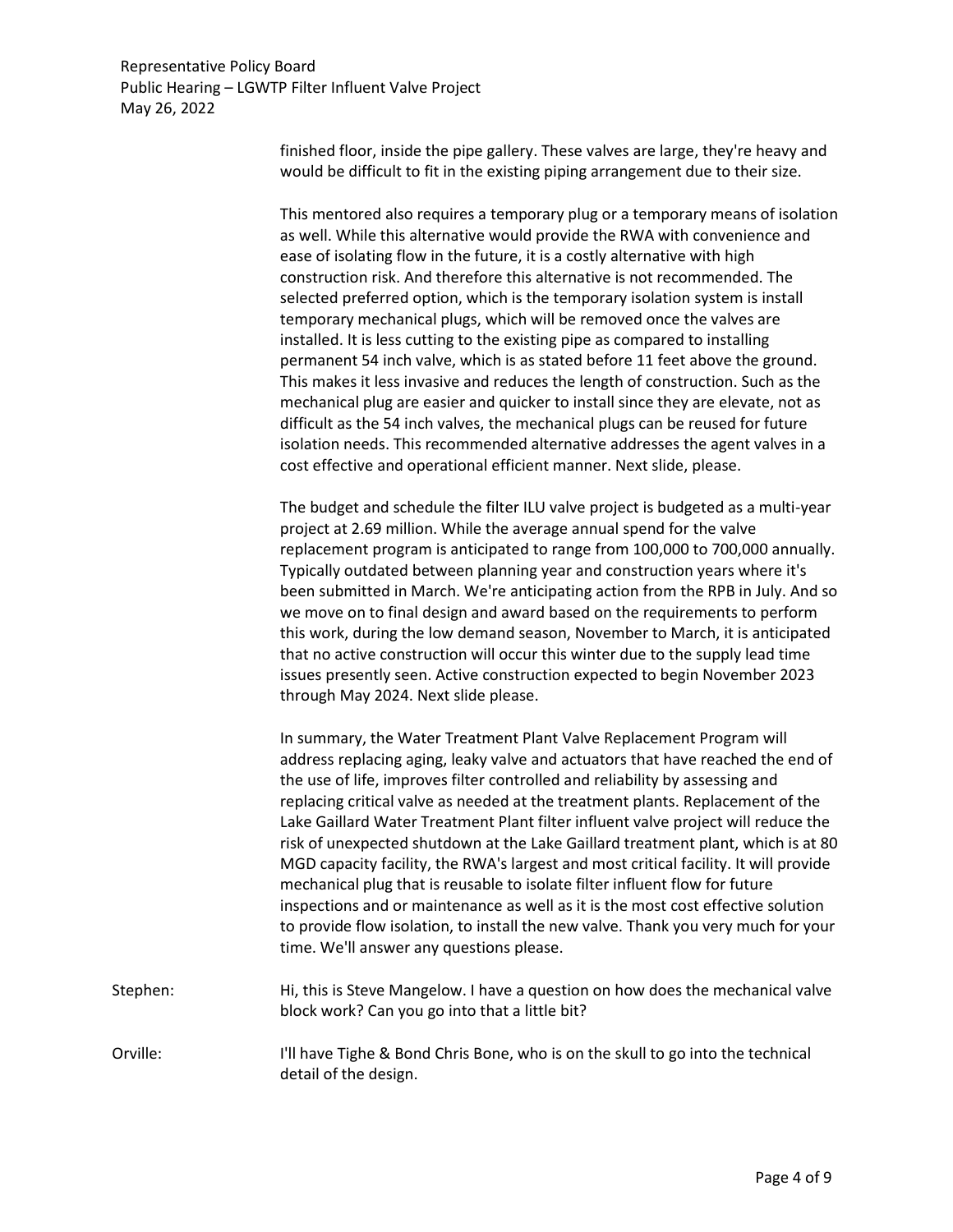Christopher Bone: Steve. So this... Because there's no other isolation in here, this is at the end of the 78 inch pipes where water goes from the flocculation basin channel into the filter building. So we've got a round 78 inch pipe in the middle of a concrete wall. The process would be contractor going in there really this winter.

> So the idea of bidding it this fall would be the contractor can go in this winter and take really detailed field measurements of the 78 inch pipes and then a specialty fabricator, and there's folks out there that make these types of plugs will make essentially a 78 inch diameter disk. It's got a profile in it of something like nine inches of flex, so it's a relatively deep disc made out of steel or stainless steel, depending on what we do in final design. It's got a gasket around it. And then it's got these shims that tighten that, push it up against the pipe. And in top of that, we put a strong back bar or bars on the outside of that we would anchor into the concrete to put that in place. So it's held in place by the shims as well as, and then it provides a essentially a gasket.

- Jim: Thank you very much. Appreciate it.
- Greg: This is Greg. Can you hear me?
- Orville: Yes.
- Greg: You can hear me.
- Orville: Yes. Great.
- Greg: Okay. Can you tell me what the useful life of the new valve will be?
- Orville: Typically the useful life of these valves are somewhere between 20 and 25 years.
- Greg: Charlockay. Thank you. Why did we take so long to replace this valve?

Orville: So we had started replacing valve at the treatment plant where we did them in stages. So we did the ones that were most important in terms of the influent valves and from the influent valves. Then we did the isolation valves. The influent valve was the most challenging to replace. And as we are here today, there was really no means of isolated flow coming in. All the others were able to isolate. So those were and easy to be replaced. So that's the reason why we get into the influent one. We had to take them in stages.

Greg: And if we had complete failure on this valve, what would've would've happened?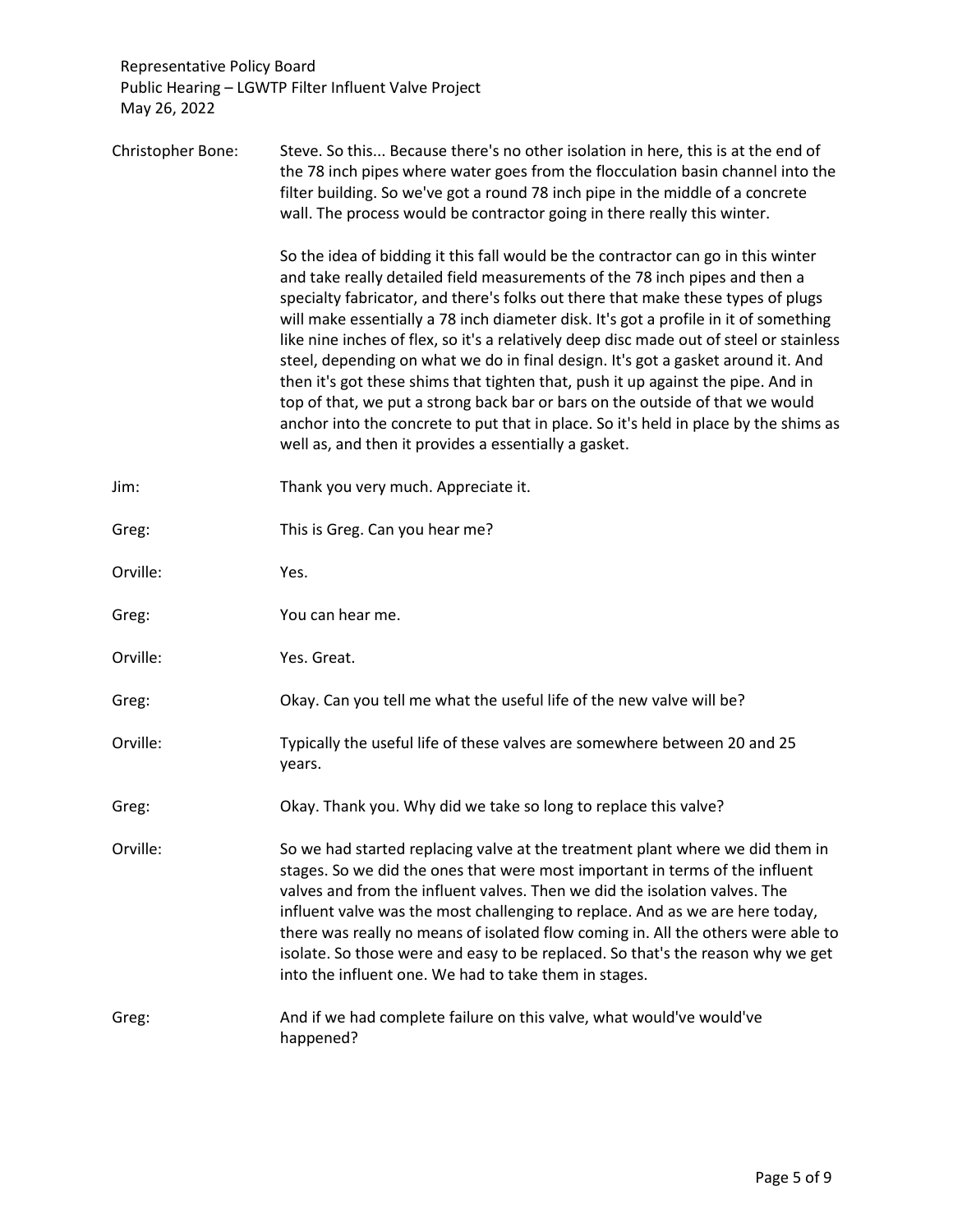| Orville: | If we have complete failure on one valve going to the infulent to the filters, Jim,<br>I think you could elaborate a little bit more on that in terms of what all impact it<br>would have on the treatment process.                                                                                                                                                                                                                                                                                                                                                                                                                                                                                                                                                                        |
|----------|--------------------------------------------------------------------------------------------------------------------------------------------------------------------------------------------------------------------------------------------------------------------------------------------------------------------------------------------------------------------------------------------------------------------------------------------------------------------------------------------------------------------------------------------------------------------------------------------------------------------------------------------------------------------------------------------------------------------------------------------------------------------------------------------|
| Jim:     | So if we had one valve that failed, essentially we would lose that filter. With the<br>influent valve failed, either open or shut, partially open, we wouldn't be able to<br>backwash any longer because, or get water into the filter. The problem with<br>these valves is, multiple valves are leaking excessively, and it would be likely<br>that if we started having complete failure of one valve, the rest of them are not<br>that far behind. So we would start losing significant capacity in the treatment<br>plant.                                                                                                                                                                                                                                                             |
| Greg:    | Thank you                                                                                                                                                                                                                                                                                                                                                                                                                                                                                                                                                                                                                                                                                                                                                                                  |
| Mario:   | Got a question, Mario. My question would be obviously this plant was built a<br>long time ago and you're having to deal with isolating and using a plug method,<br>which you're going to be able to be used. Going back in time. Was there no state<br>of the art that he anticipated filtered replacements and therefore resulting in<br>really a pretty complicated task or am I misreading what you're doing? Because<br>it sounds like it's going to be a difficult experience.                                                                                                                                                                                                                                                                                                        |
| Orville: | So Mario, when the plant was originally designed, there was some blocking<br>mechanism that was constructed to isolate the flow going into the treatment<br>plant. And that would eliminate flow into the filters altogether. There was<br>nothing that was set up to eliminate flow to just four filters or a section of it.<br>When they did the expansion in the nineties then there was a section that<br>would've eliminated just four of the 16 filters. So we presently can set aside four<br>of the 12 filters without impacting the overall flow. And so the plug, the<br>mechanical plug is needed so that we can only take four filters off at a time and<br>still allow the treatment plan to function at I would say 75% is capacity, which<br>would be 12 or the 16 filters. |
| Mario:   | Thank you.                                                                                                                                                                                                                                                                                                                                                                                                                                                                                                                                                                                                                                                                                                                                                                                 |
| Sunny:   | Any other questions at this point for the presentation? Hearing none. Thank you<br>Orville and Jim for your presentation.                                                                                                                                                                                                                                                                                                                                                                                                                                                                                                                                                                                                                                                                  |
| Orville: | You're welcome.                                                                                                                                                                                                                                                                                                                                                                                                                                                                                                                                                                                                                                                                                                                                                                            |
| Sunny:   | I turn the meeting over to Office of Consumer Affairs, Jeffrey Donofrio, please.                                                                                                                                                                                                                                                                                                                                                                                                                                                                                                                                                                                                                                                                                                           |
| Jeff:    | Thanks. Good evening, everybody. You all should have my memo that is dated<br>May 19th a week ago, which contains my analysis of the application as was<br>indicated. The Lake Gaillard Water Treatment Plant is the largest of the<br>authorities plants and the plant supplies on average 61% of the total water to<br>the authorities' system according to the application and as has been discussed                                                                                                                                                                                                                                                                                                                                                                                    |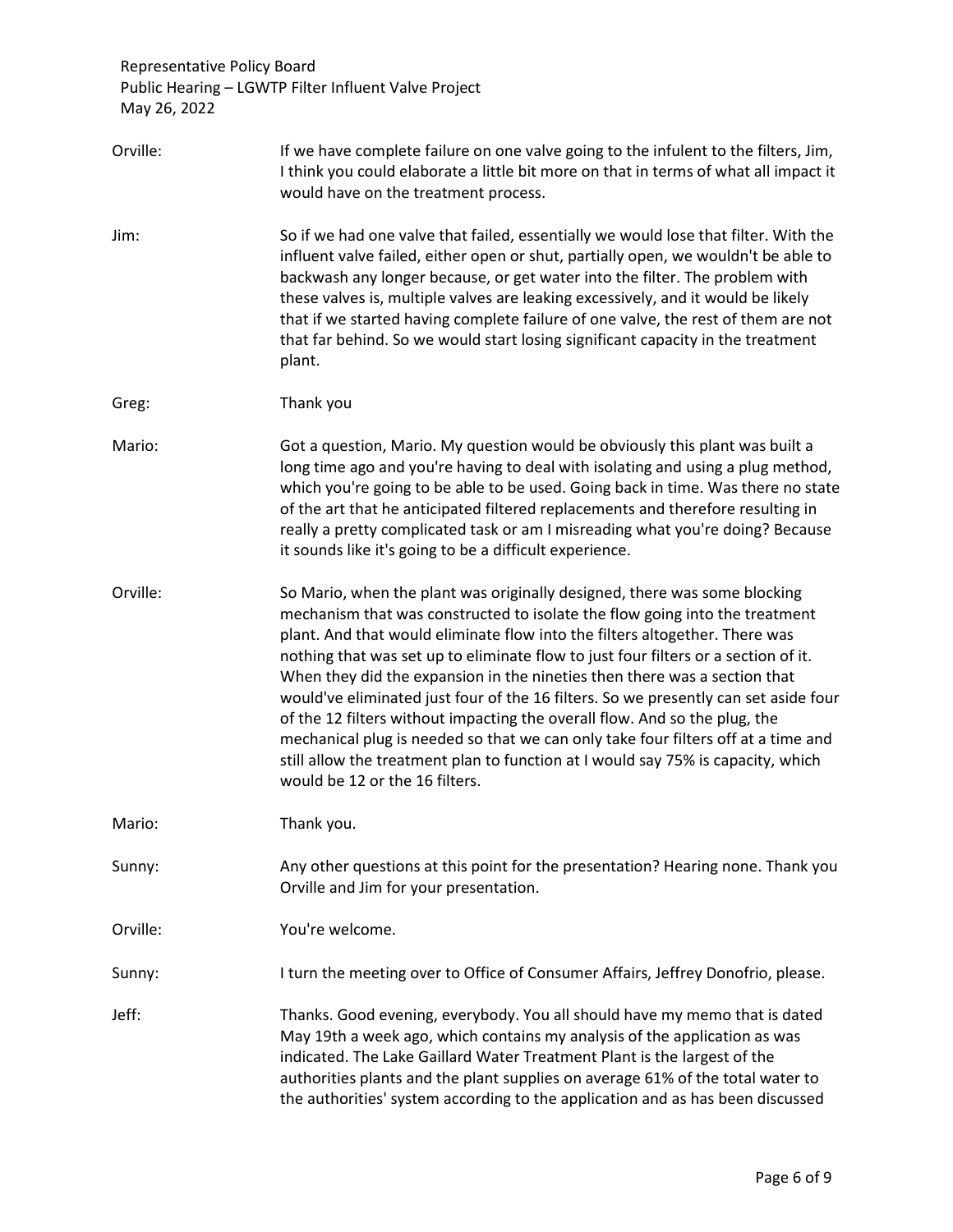> in the follow up questions by the RPB, we've got 36 year old valves that had a 25, I know authority said 20 to 25 years. The application says 25 to 30 years. So either way the valves are passed they're useful lives and replacement of the valves is clearly necessary in order to maintain reliability of the plant, prevent unexpected shutdown and avoid challenges, procuring replacement parts. The memo that I issued does discuss one other item that wasn't addressed in the authorities' presentation, which is the authority, as you know, from recent applications has been looking at bundling projects as a means of taking advantage of economy of scale and to mitigate construction costs, especially soft costs.

The authority did have Tighe & Bond take a look at bundling potential for this valve program, with the HVAC and electrical improvement projects and concrete restoration project that were the subject of a recent prior application concerning projects at Lake Gaillard WTP. And the memo that Tighe & Bond issued on May 6th, which I referenced in my report is a thorough analysis considering a dozen factors in evaluating the advantages and disadvantages at this point in time of bundling the valve replacement projects with the other pending projects at Lake Gaillard and the recommendation from Tighe & Bond is to not bundle the valve project with the other projects, primarily because of the potential for delay and an increase in cost overall for the projects.

I know that the chairman of the RPBs had some discussions with the authority. I've had some discussions yesterday, or the day before. The day before Sunny and I had a teams meeting and we talked about the approach going forward of considering bundling at the beginning of project and program design so that we don't have any concern about delay and price escalation due to one component of bundled projects being behind the others in terms of the maturity of the design.

So that was, I thought a good conversation. Like I said, I know that the chairman of the RPB had similar conversations with the authority as well. Ultimately I recommend approval of the application because the valves are critical components to the continued reliable uninterrupted operation of Lake Gaillard water treatment plant. And I'm satisfied that the work that was done by Tighe & Bond in its September 30th, 2015 report for the Lake Gaillard capital improvement plan, as well as the recent work supports the project as the preferred alternative for dealing with the need that's posed by the application. Thank you.

Sunny: Members have any questions for attorney Donofrio?

Mario: Excuse me. I should have asked this before, I forgot to ask this. Is there any value to the valve that we are replacing as used valves to somebody else?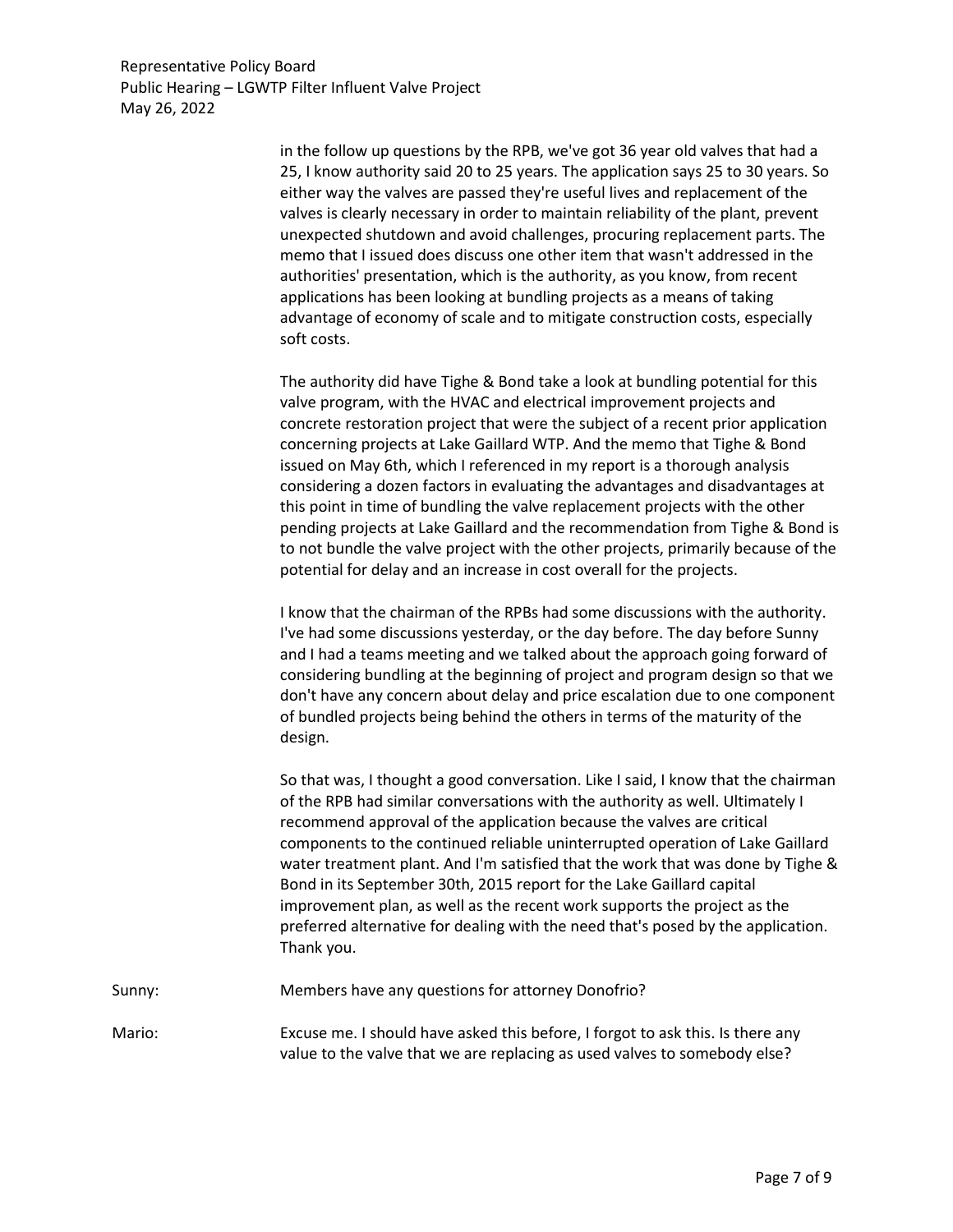| Speaker 13:      | I think Mark's question, I think last time too, I think for the [inaudible], I think<br>we have addressed, I think in the contract there are, would say language in<br>terms of, I would say addressing salvage the clarify contract, as well as there. I<br>think you similar measure for the valve replacement contract as well.                                                                                                                                                                                                                                                                                                                                                                                                                                                                                                          |
|------------------|---------------------------------------------------------------------------------------------------------------------------------------------------------------------------------------------------------------------------------------------------------------------------------------------------------------------------------------------------------------------------------------------------------------------------------------------------------------------------------------------------------------------------------------------------------------------------------------------------------------------------------------------------------------------------------------------------------------------------------------------------------------------------------------------------------------------------------------------|
| Mario:           | Yeah. I just wondered if Tighe & Bond knew a valve that's 30 years old was<br>worth as scrap.                                                                                                                                                                                                                                                                                                                                                                                                                                                                                                                                                                                                                                                                                                                                               |
| Christopher Bon: | We haven't evaluated the salvage value of these valves in particular. They may<br>have value to somebody. You just have to find the right buyer. We could<br>certainly do what Sunny just indicated, which we did on the clarifier job and<br>include a salvage item on the bid form to allow that to be identified. And if there<br>is somebody that could be identified at the bid that [inaudible].                                                                                                                                                                                                                                                                                                                                                                                                                                      |
| Mario:           | Thank you. I just want to That's a concern I have. Thanks you.                                                                                                                                                                                                                                                                                                                                                                                                                                                                                                                                                                                                                                                                                                                                                                              |
| Sunny:           | Any other questions for Mr. Donofrio?                                                                                                                                                                                                                                                                                                                                                                                                                                                                                                                                                                                                                                                                                                                                                                                                       |
| Speaker 11:      | Okay.                                                                                                                                                                                                                                                                                                                                                                                                                                                                                                                                                                                                                                                                                                                                                                                                                                       |
| Sunny:           | Thank you, Mr. Donofrio. I don't know if we have any members of the public<br>that would like to offer testimony?                                                                                                                                                                                                                                                                                                                                                                                                                                                                                                                                                                                                                                                                                                                           |
| Speaker 14:      | Are there any members of the public who are attending?                                                                                                                                                                                                                                                                                                                                                                                                                                                                                                                                                                                                                                                                                                                                                                                      |
| Speaker 13:      | Members of the public?                                                                                                                                                                                                                                                                                                                                                                                                                                                                                                                                                                                                                                                                                                                                                                                                                      |
| Sunny:           | Okay. Okay, great. For closing the hearing. Are there any other questions or<br>comments?                                                                                                                                                                                                                                                                                                                                                                                                                                                                                                                                                                                                                                                                                                                                                   |
| Stephen:         | Hi, this is Steve Hampton. Just in reference to Mark's question. If a valve could<br>be rehabilitated how does it get rehabilitated? What would be the value to<br>somebody else and could it be rehabilitated for this particular project?                                                                                                                                                                                                                                                                                                                                                                                                                                                                                                                                                                                                 |
| Sunny:           | Hey, Chris, do you want to take the question or                                                                                                                                                                                                                                                                                                                                                                                                                                                                                                                                                                                                                                                                                                                                                                                             |
| Christopher Bon: | I can take that one. Yeah, that's fine. Yep. I was just curious was going to jump<br>on. You can rebuild valves to a point. At some point as they get older and older,<br>the risk of them having a shorter life cycle gets decreased. I would say in this<br>case, it's because it's like two factors. I would say I would not recommend<br>rehabilitating them, putting them back in here. The first is it's so difficult to do<br>this project in terms of shutting the plant down and taking the valves out that I<br>wouldn't want to do that again, any sooner than I absolutely have had to. So we<br>would want to rely on newer equipment. Much of the cost of this project, isn't<br>the replacement of the valve. It's really everything else that goes around till you<br>can get to the point where you can replace the valve. |